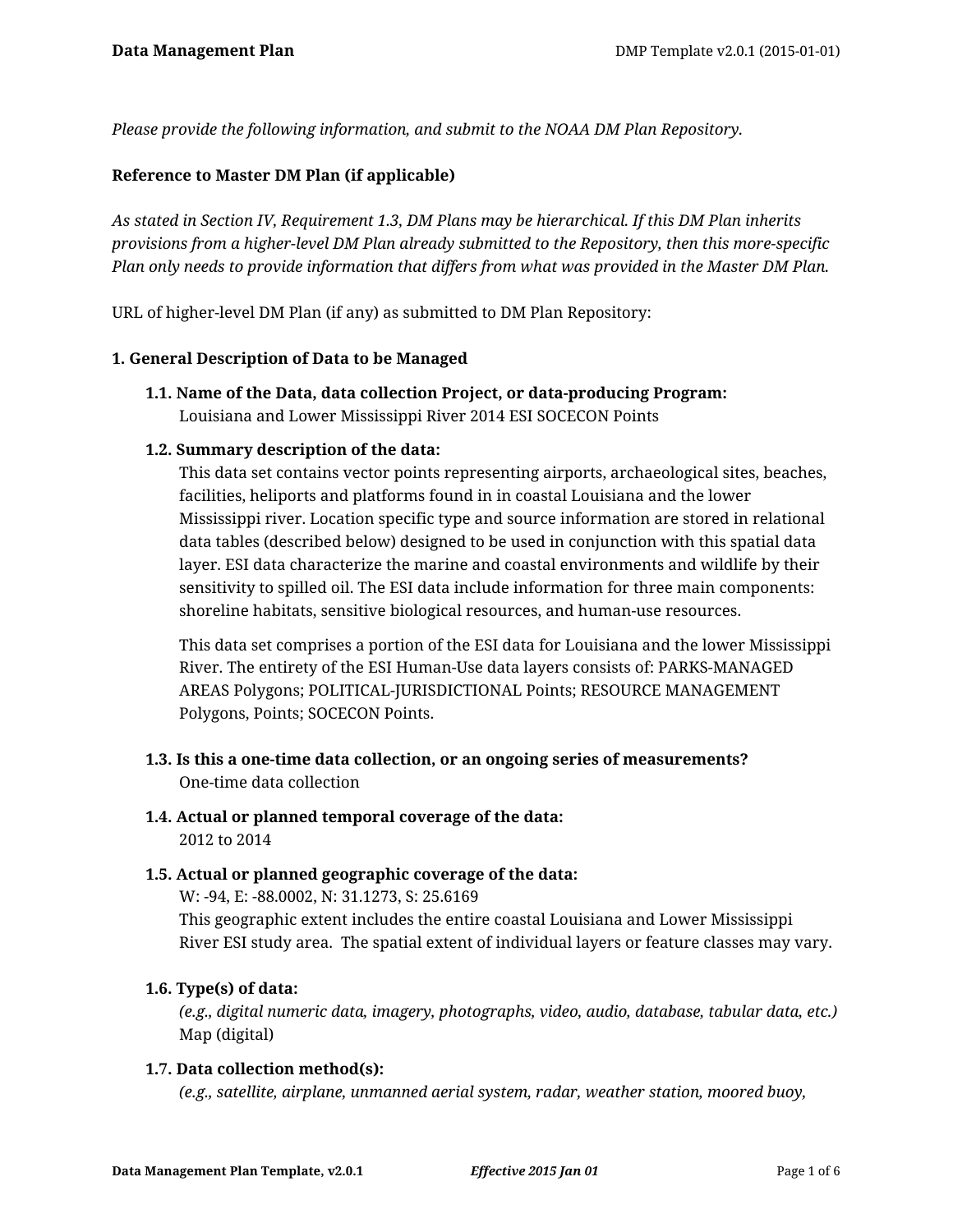*research vessel, autonomous underwater vehicle, animal tagging, manual surveys, enforcement activities, numerical model, etc.)*

### **1.8. If data are from a NOAA Observing System of Record, indicate name of system:**

**1.8.1. If data are from another observing system, please specify:**

### **2. Point of Contact for this Data Management Plan (author or maintainer)**

**2.1. Name:**

ESI Program Manager

- **2.2. Title:** Metadata Contact
- **2.3. Affiliation or facility:**
- **2.4. E-mail address:**

orr.esi@noaa.gov

**2.5. Phone number:**

### **3. Responsible Party for Data Management**

*Program Managers, or their designee, shall be responsible for assuring the proper management of the data produced by their Program. Please indicate the responsible party below.*

**3.1. Name:**

ESI Program Manager

**3.2. Title:**

Data Steward

### **4. Resources**

*Programs must identify resources within their own budget for managing the data they produce.*

# **4.1. Have resources for management of these data been identified?**

# **4.2. Approximate percentage of the budget for these data devoted to data management ( specify percentage or "unknown"):**

# **5. Data Lineage and Quality**

*NOAA has issued Information Quality Guidelines for ensuring and maximizing the quality, objectivity, utility, and integrity of information which it disseminates.*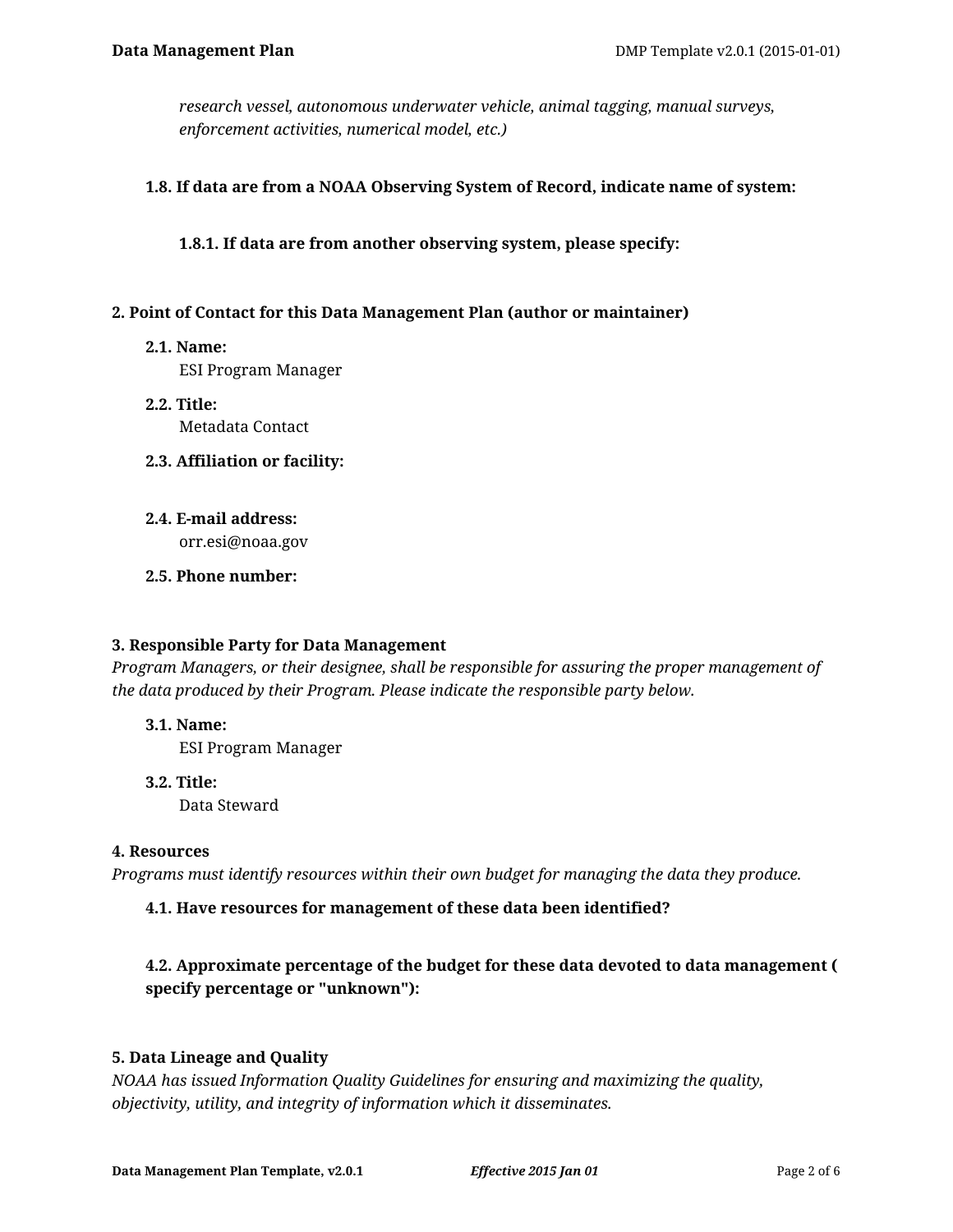# **5.1. Processing workflow of the data from collection or acquisition to making it publicly accessible**

*(describe or provide URL of description):*

Process Steps:

- 2014-05-01 00:00:00 - The following refers to the entirety of the ESI SOCECON data layers consisting of: PARKS-MANAGED AREAS Polygons; POLITICAL-JURISDICTIONAL Points; RESOURCE MANAGEMENT Polygons, Points; SOCECON Points. Sources of data include digital datasets provided by the Federal Aviation Administration (FAA), U.S. Army Corps of Engineers (USACE), Louisiana Department of Transportation and Development (LDOTD), Louisiana Oil Spill Coordinator's Office (LOSCO), Louisiana Department of Culture, Recreation and Tourism (LCRT), and the Louisiana Department of Health and Hospitals (LDHH). Airport / Heliport - Information on the locations of airports and heliports was downloaded from the National Transportation Atlas Databases maintained by the FAA. Archaeological Site - Presence of archaeological sites within a 30-second grid cell were provided by LCRT. Point locations depicted in the database mark the center of a grid cell containing an archaeological site, and may or may not coincide with the actual location of the site. Boat Ramps and Marinas - Locations of boat ramps and marinas were provided by LOSCO. Marinas were defined as any facility with fuel or a store. All other points were mapped as boat ramps. Additional boat ramps were digitized based on USACE navigation maps of the Mississippi River. Ports and commercial docks were mapped as facilities in the database. Shallow and deep draft port locations were obtained from LDOTD and locations of waterfront commercial and industrial facilities with docks were downloaded from the National Transportation Atlas Database. Ferry - Locations of ferry crossings were provided by LDOTD. Ferry landings are shown as points. The actual routes are not depicted. Lock and Dam - Locations of locks and dams were downloaded from the National Transportation Atlas Database. These data were compiled by the USACE. Water Intake - Locations of drinking water intakes were provided by the LDHH. Additional locations were digitized from the USACE 2007 navigation atlas. For locations digitized based on USACE 2007 atlas, Google Earth was used to guide the digitization. The above digital and/or hardcopy sources were compiled by the project biologist to create the SOCECON data layer. Depending on the type of source data, three general approaches are used for compiling the data layer: 1) information gathered during initial interviews and from hardcopy sources are compiled onto U.S. Geological Survey 1:24,000 topographic quadrangles and digitized; 2) hardcopy maps are digitized at their source scale; 3) digital data layers are evaluated and used "as is" or integrated with the hardcopy data sources. The ESI, biology, and human-use data are compiled into the standard ESI digital data format. A second set of interviews with participating resource experts are conducted to review the compiled data. If necessary, edits to the SOCECON data layers are made based on the recommendations of the resource experts, and final hardcopy maps and digital data are created.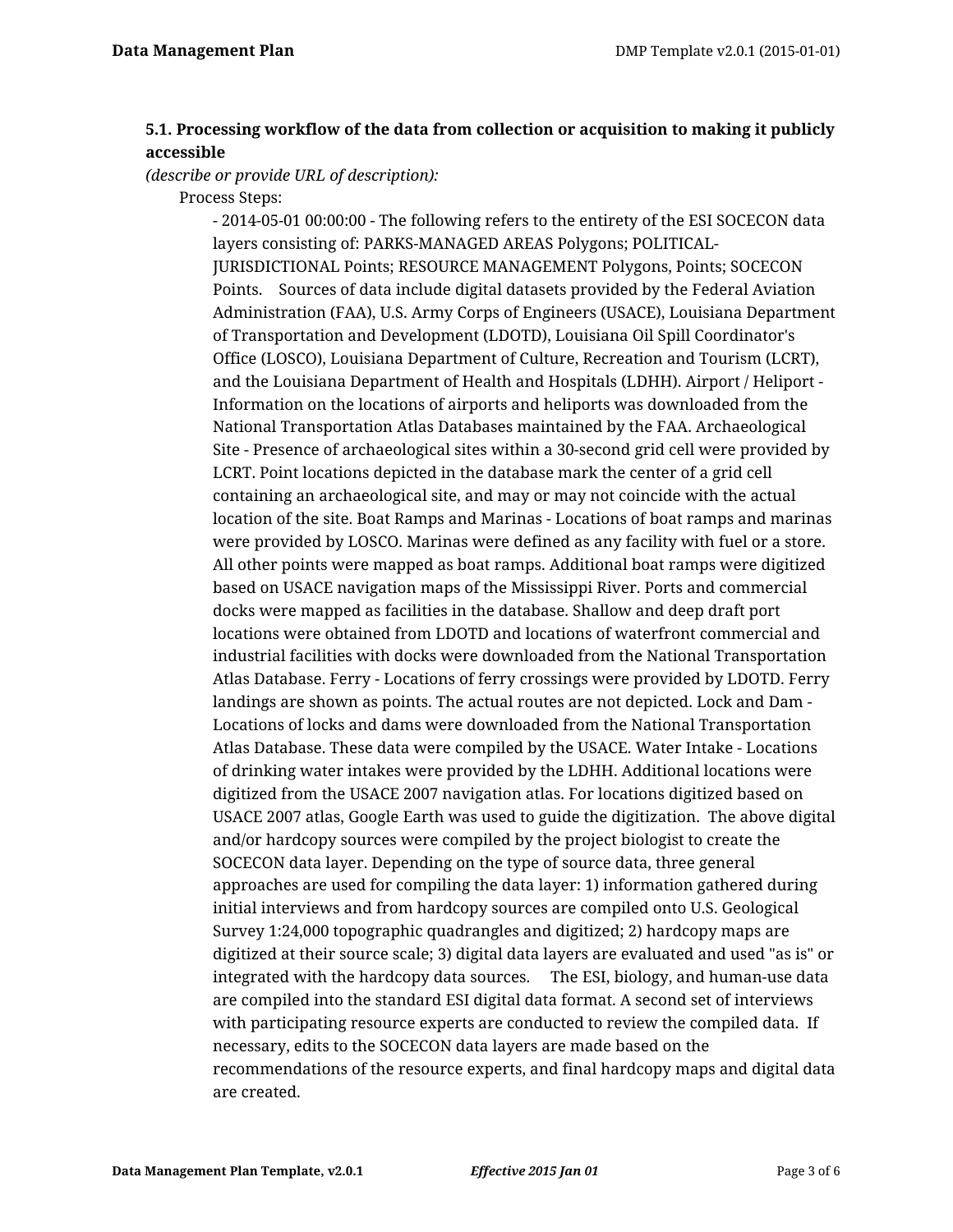**5.1.1. If data at different stages of the workflow, or products derived from these data, are subject to a separate data management plan, provide reference to other plan:**

**5.2. Quality control procedures employed (describe or provide URL of description):**

### **6. Data Documentation**

*The EDMC Data Documentation Procedural Directive requires that NOAA data be well documented, specifies the use of ISO 19115 and related standards for documentation of new data, and provides links to resources and tools for metadata creation and validation.*

**6.1. Does metadata comply with EDMC Data Documentation directive?**

No

# **6.1.1. If metadata are non-existent or non-compliant, please explain:**

Missing/invalid information:

- 1.7. Data collection method(s)

- 4.1. Have resources for management of these data been identified?

- 4.2. Approximate percentage of the budget for these data devoted to data management

- 5.2. Quality control procedures employed
- 7.1. Do these data comply with the Data Access directive?
- 7.1.1. If data are not available or has limitations, has a Waiver been filed?
- 7.1.2. If there are limitations to data access, describe how data are protected
- 7.4. Approximate delay between data collection and dissemination
- 8.1. Actual or planned long-term data archive location

- 8.3. Approximate delay between data collection and submission to an archive facility

- 8.4. How will the data be protected from accidental or malicious modification or deletion prior to receipt by the archive?

# **6.2. Name of organization or facility providing metadata hosting:**

NMFS Office of Science and Technology

**6.2.1. If service is needed for metadata hosting, please indicate:**

### **6.3. URL of metadata folder or data catalog, if known:**

https://www.fisheries.noaa.gov/inport/item/55302

### **6.4. Process for producing and maintaining metadata**

*(describe or provide URL of description):*

Metadata produced and maintained in accordance with the NOAA Data Documentation Procedural Directive: https://nosc.noaa.gov/EDMC/DAARWG/docs/EDMC\_PD-Data\_Documentation\_v1.pdf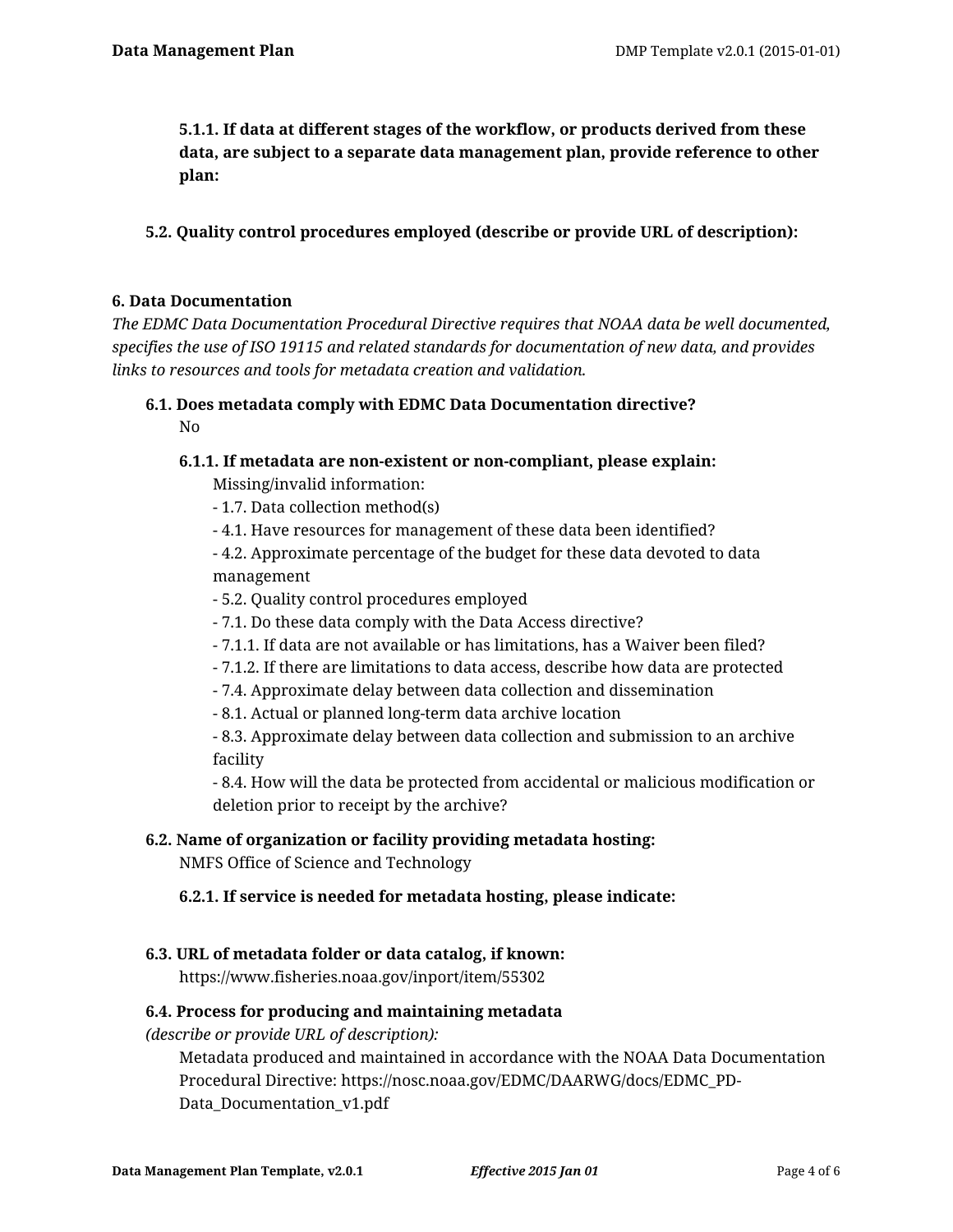### **7. Data Access**

*NAO 212-15 states that access to environmental data may only be restricted when distribution is explicitly limited by law, regulation, policy (such as those applicable to personally identifiable information or protected critical infrastructure information or proprietary trade information) or by security requirements. The EDMC Data Access Procedural Directive contains specific guidance, recommends the use of open-standard, interoperable, non-proprietary web services, provides information about resources and tools to enable data access, and includes a Waiver to be submitted to justify any approach other than full, unrestricted public access.*

# **7.1. Do these data comply with the Data Access directive?**

**7.1.1. If the data are not to be made available to the public at all, or with limitations, has a Waiver (Appendix A of Data Access directive) been filed?**

**7.1.2. If there are limitations to public data access, describe how data are protected from unauthorized access or disclosure:**

- **7.2. Name of organization of facility providing data access:** Office of Response and Restoration (ORR)
	- **7.2.1. If data hosting service is needed, please indicate:**
	- **7.2.2. URL of data access service, if known:** https://response.restoration.noaa.gov/esi\_download
- **7.3. Data access methods or services offered:** Data can be accessed by downloading the zipped ArcGIS geodatabase from the Download URL (see Distribution Information). Questions can be directed to the ESI Program Manager (Point Of Contact).
- **7.4. Approximate delay between data collection and dissemination:**

**7.4.1. If delay is longer than latency of automated processing, indicate under what authority data access is delayed:**

### **8. Data Preservation and Protection**

*The NOAA Procedure for Scientific Records Appraisal and Archive Approval describes how to identify, appraise and decide what scientific records are to be preserved in a NOAA archive.*

# **8.1. Actual or planned long-term data archive location:**

*(Specify NCEI-MD, NCEI-CO, NCEI-NC, NCEI-MS, World Data Center (WDC) facility, Other, To Be Determined, Unable to Archive, or No Archiving Intended)*